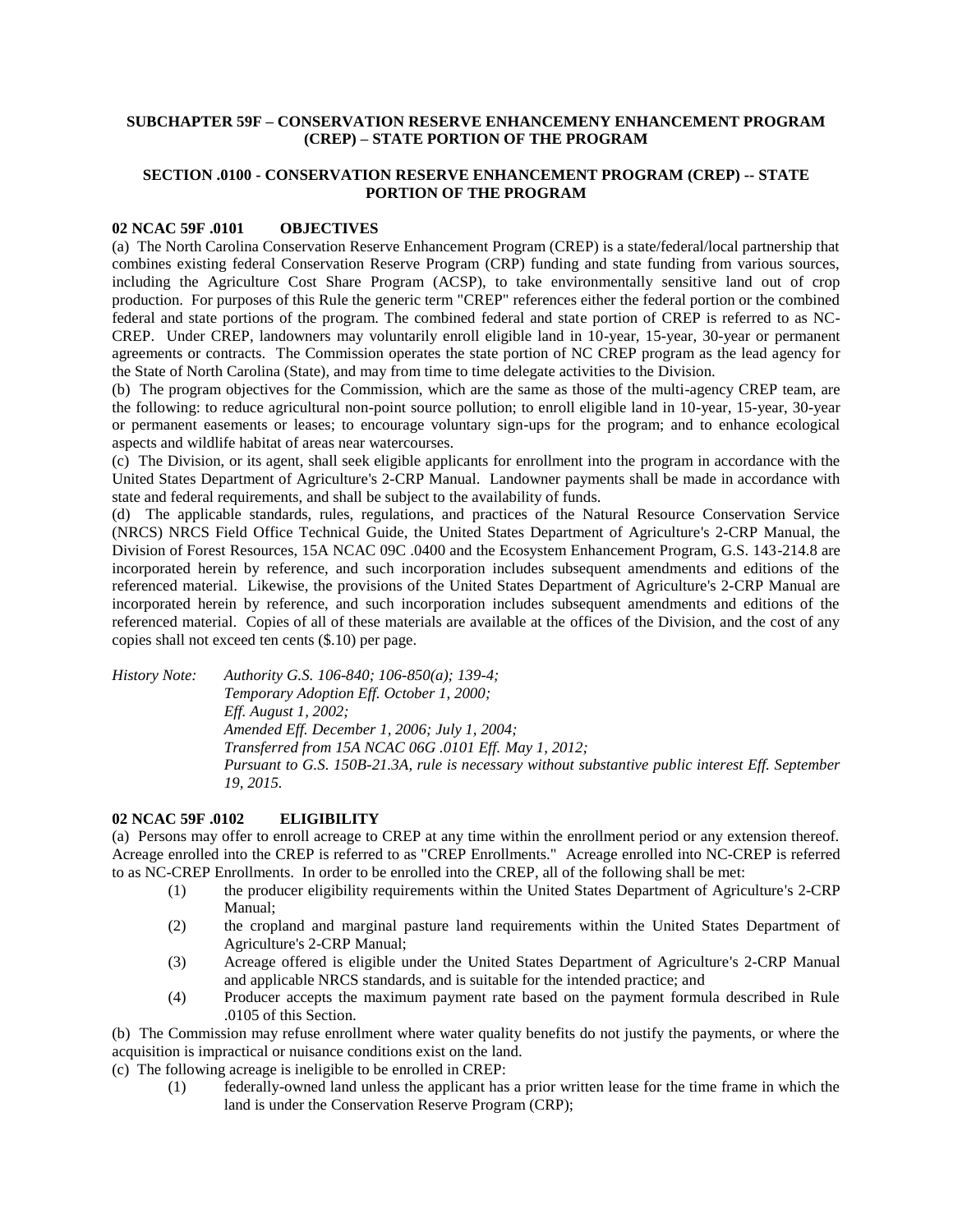- (2) land on which a federal agency restricts the use in a mortgage or an easement;
- (3) acreage permanently under water, including acreage currently enrolled in CRP;
- (4) land currently enrolled in other federal programs and still under lifespan requirements;
- (5) land already enrolled in CRP; or
- (6) acreage withdrawn, terminated or otherwise released from the CRP after enrollment and before the contract expiration date.

(d) For the NC-CREP, landowners may enroll into one of the enrollment options included in the United States Department of Agriculture's 2-CRP Manual. 30-year contract or easement;

(e) Existing forested buffers may be enrolled under NC-CREP according to the limitations in the United States Department of Agriculture's 2-CRP Manual.

(f) An unmanageable field remnant may qualify for enrollment subject to the conditions in the United States Department of Agriculture's 2-CRP Manual.

(g) Landowners may switch from a 30-year contract/easement to one of the permanent easement options or may enroll additional land under the payment schedule existing at the time of the change in enrollment.

(h) Eligibility for the CREP shall be determined by the local District, Farm Service Agency (FSA), NRCS and the Division. An eligible applicant may enter into the federal agreements (10-years to 15-years), as well as the State agreements (30-year or permanent). Persons and land qualifying for the federal portion of CREP may also be qualified for enrollment under NC-CREP. Any landowner enrolling 10 acres or greater per tract, regardless of the length of enrollment, must enter into a 30-year or permanent State agreement.

*History Note: Authority G.S. 106-840; 106-850(a); 139-4; Temporary Adoption Eff. October 1, 2000; Eff. August 1, 2002; Amended Eff. December 1, 2006; July 1, 2004; Transferred from 15A NCAC 06G .0102 Eff. May 1, 2012; Pursuant to G.S. 150B-21.3A, rule is necessary without substantive public interest Eff. September 19, 2015.*

#### **02 NCAC 59F .0103 CONSERVATION PLAN**

(a) A conservation plan is required for all CREP Enrollments. The conservation plan is a record of the applicant's decisions and supporting information for the treatment of a unit of land or water as a result of the planning process that meets the NRCS Field Office Technical Guide quality criteria for each natural resource and that addresses economic and social considerations. The plan shall describe the schedule of operations and activities required to solve identified natural resource concerns. Conservation plans shall be prepared according to all applicable federal, state and local environmental laws, executive orders, and rules. The conservation plan shall be consistent with any conservation easement protecting the enrollment area. This applies regardless of eligibility for cost-share funds. Participants shall also agree to establish and maintain approved practices according to the conservation plan of operations and forest management plans, for the duration of the agreement. Practices included in the conservation plan must cost-effectively achieve a reduction in soil erosion and nutrient transport. All forestry management practices must be completed according to a forestry management plan approved by a registered forester. The Division and the Commission may review conservation plans at any time while CREP agreements are effective.

(b) All CREP Enrollments must provide interception of water from the crop or pasture land into the enrollment area. All CREP Enrollments must maintain a contiguous buffer with the water course. Enrollments of wetland restoration areas shall be accepted only if enrollments shall be in trees, in those areas where trees would be the natural cover. The riparian forested buffer or wetland practice may include an outer buffer layer of native grasses between cropped areas and the trees, as specified in the practice criteria.

Hydrologic restoration to the greatest extent practicable shall occur on all NC-CREP Enrollments. Hydrologic restoration to the greatest extent practicable means to improve/increase hydrology and to retain water to the maximum extent as long as there are no adverse impacts to non-enrolled lands. This may be accomplished through the following means: creating sheet flow; reducing concentrated flow areas; blocking or filling artificial drainage; or using water control structures in conjunction with buffers. All shall meet or exceed appropriate NRCS standards. Water infiltration and retention shall be maximized on non-hydric soils by creating sheet flow and by reducing concentrated flow areas. Plans shall provide for improved wildlife habitat. The establishment of CREP practices shall be:

- (1) consistent with conservation compliance provisions;
- (2) at the participant's own expense;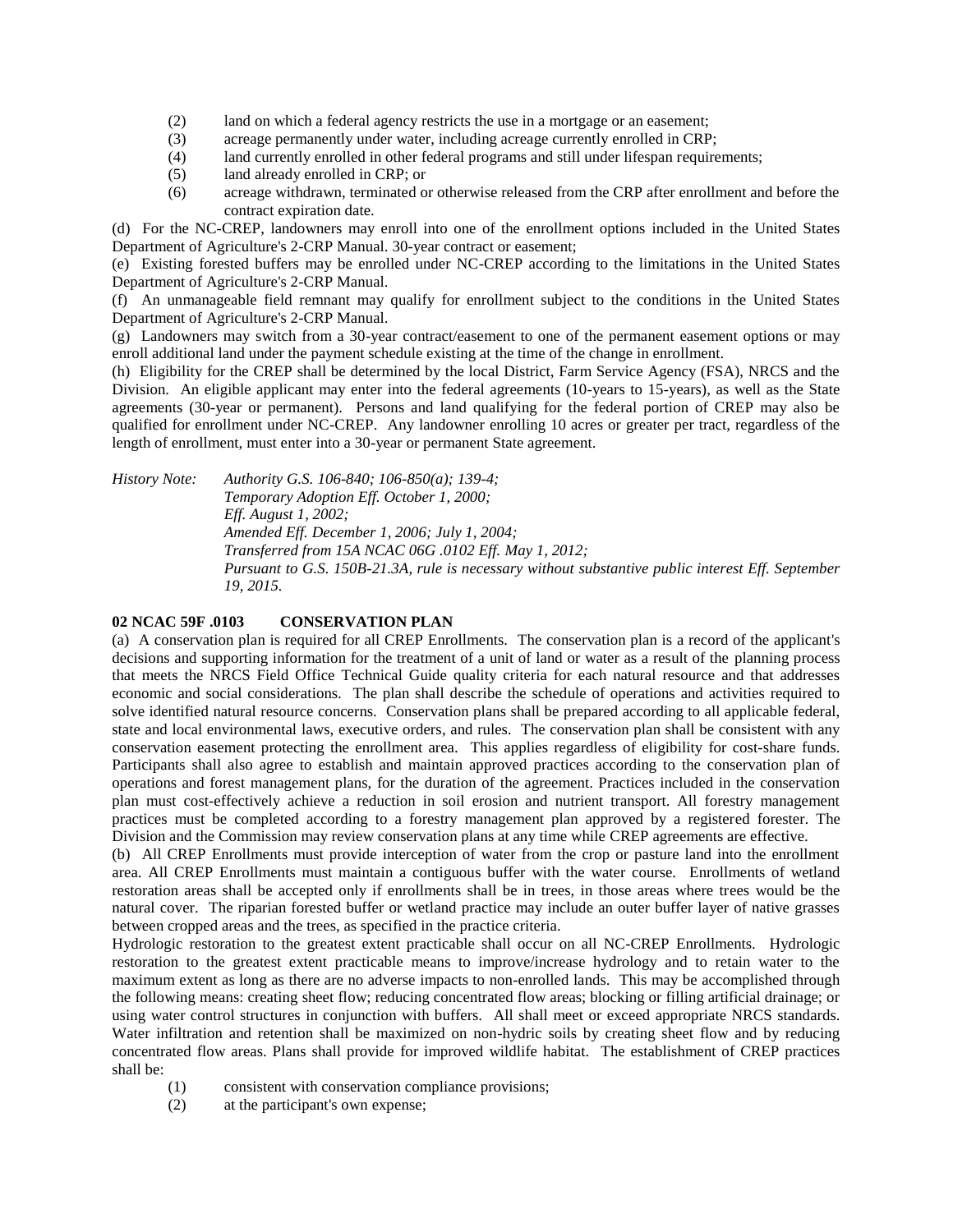- (3) included in the approved conservation plan;
- (4) approved by the local District; and
- (5) subject to FSA and Division approval where applicable.

(c) 30-year contracts/easements and permanent easements for which the participant chooses the timber harvest option shall require a minimal impact zone adjacent to the qualifying waterbody. A Minimal Impact Zone is a zone measured from the top of the stream bank for which tree removal is restricted to removal of dead trees and practices necessary to prevent pest or disease infestation or to maintain health of individual trees. Timber management and harvesting may be allowed in the remaining portion of the CREP enrollment as outlined in the contract/easement.

(d) A modification to an approved conservation plan must be in the best interest of CREP, and consistent with any conservation easement protecting the enrollment area. Such plans shall be revised as needed. Circumstances necessitating a revision include but are not limited to:

- (1) adding or revising a CREP practice;
- (2) substituting CREP practices;
- (3) scheduling reapplication of a CREP practice;
- (4) reflecting change in ownership; or
- (5) implementing other non-cost shared conservation measures, if producer agrees to install according to the approved conservation plan on CREP land already seeded to an acceptable cover.

*History Note: Authority G.S. 106-840; 106-850(a); 139-4; Temporary Adoption Eff. October 1, 2000; Eff. August 1, 2002; Amended Eff. December 1, 2006; July 1, 2004; Transferred from 15A NCAC 06G .0103 Eff. May 1, 2012; Pursuant to G.S. 150B-21.3A, rule is necessary without substantive public interest Eff. September 19, 2015.*

# **02 NCAC 59F .0104 APPROVING STATE AGREEMENTS**

(a) Final approval for all NC-CREP agreements shall be the responsibility of the Division. Thirty-year and permanent agreements require recording of a conservation easement or conservation lease in the appropriate county registry. The intent is to provide that the NC-CREP Enrollment Area shall be protected for the life of the signed agreement. The Division shall provide a mechanism to acquire and record easements and leases for NC-CREP. The Division shall provide a survey where needed to develop legal description of the easement area. Conservation easements and leases entered into shall be consistent with the requirements of the Department of Administration and with 01 NCAC 06B .0210.

(b) For approval under NC-CREP, the Division must receive:

- (1) the State CREP form signed by the local District and the applicant;
- (2) a copy of landowner's deed(s) to the land to be enrolled;
- (3) a completed conservation easement(s) or lease(s);
- (4) latitude and longitude coordinates locating the easement or lease site; and
- (5) descriptions (maps, surveys, directions to site, etc.) identifying the easement or lease site.

(c) Under a CREP 30-year or permanent conservation easement or lease, the title of the land still resides with the landowner. The landowner may use the land under the conservation easement or lease in a manner that does not violate the conditions and terms of the easement or lease. The conservation easement or lease does not restrict the owner from selling or devising the land, however the easement or lease shall run with the land and remain an encumbrance thereon. The State must be allowed access to monitor the NC-CREP conservation easement or lease area.

*History Note: Authority G.S. 106-840; 106-850(a); 139-4; Temporary Adoption Eff. October 1, 2000; Eff. August 1, 2002; Amended Eff. December 1, 2006; July 1, 2004; Transferred from 15A NCAC 06G .0104 Eff. May 1, 2012; Pursuant to G.S. 150B-21.3A, rule is necessary without substantive public interest Eff. September 19, 2015.*

#### **02 NCAC 59F .0105 PAYMENT**